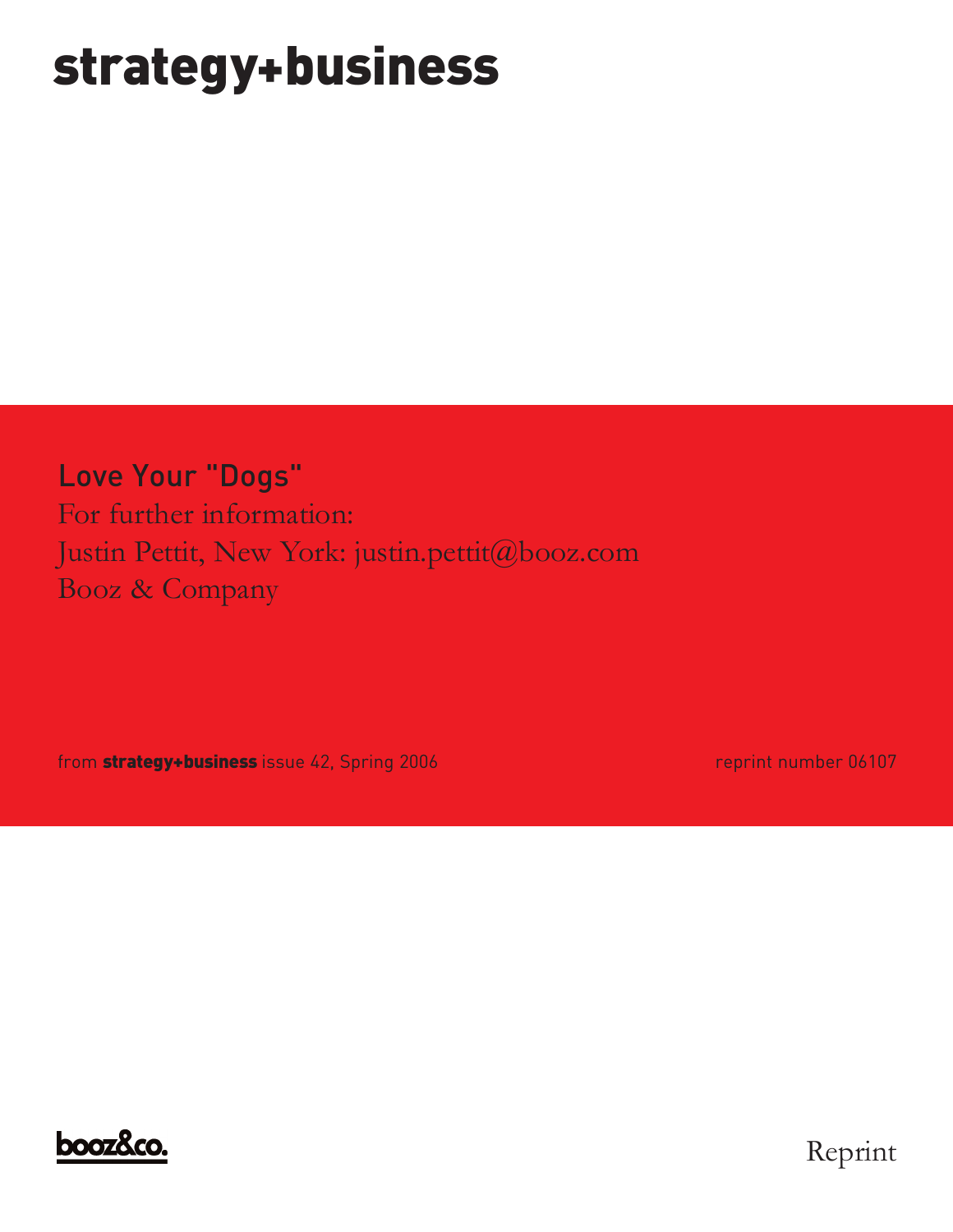**Behavioral economics can reveal the hidden value in the poor performers of a business unit portfolio.**

De Your by Harry Quarls, Thomas Pernsteiner, and Kasturi Rangan " Love Your"

**In the course of maximizing shareholder value,**  senior executives routinely face decisions about which of their companies' businesses should be nurtured, which should be starved, and which should be sold. The typical strategy is to invest more heavily in the "stars" that are earning superior returns on capital, while starving or selling the underperforming "dogs." This is the conventional approach in corporate finance and has become so ingrained in management practice that it is almost impossible to question it. But what if it is wrong? What if corporations would be better off shortchanging their stars and nurturing their dogs? What different decisions would managers make then?

There is, in fact, reason to believe that the conventional wisdom is wrong. Corporate managers often rely on accounting metrics to make business decisions. However, these metrics are based on past performance; the market is interested only in the future. And past performance is generally a poor predictor of the future. Thus, when performance is assessed over time, greater shareholder value can be created by improving the operations of the company's *worst*-performing businesses. The way to thrive is to *love your dogs.* 

Just as some fund managers earn superior returns by identifying and buying undervalued "market dogs" better known as value stocks — corporate leadership can learn to identify "value assets," hold and nurture them, and produce superior performance. This in turn will ultimately lead to an increase in shareholder value.

From a recent analysis that we conducted of 25 years of U.S. stock-price performance, three messages for corporate leaders became clear: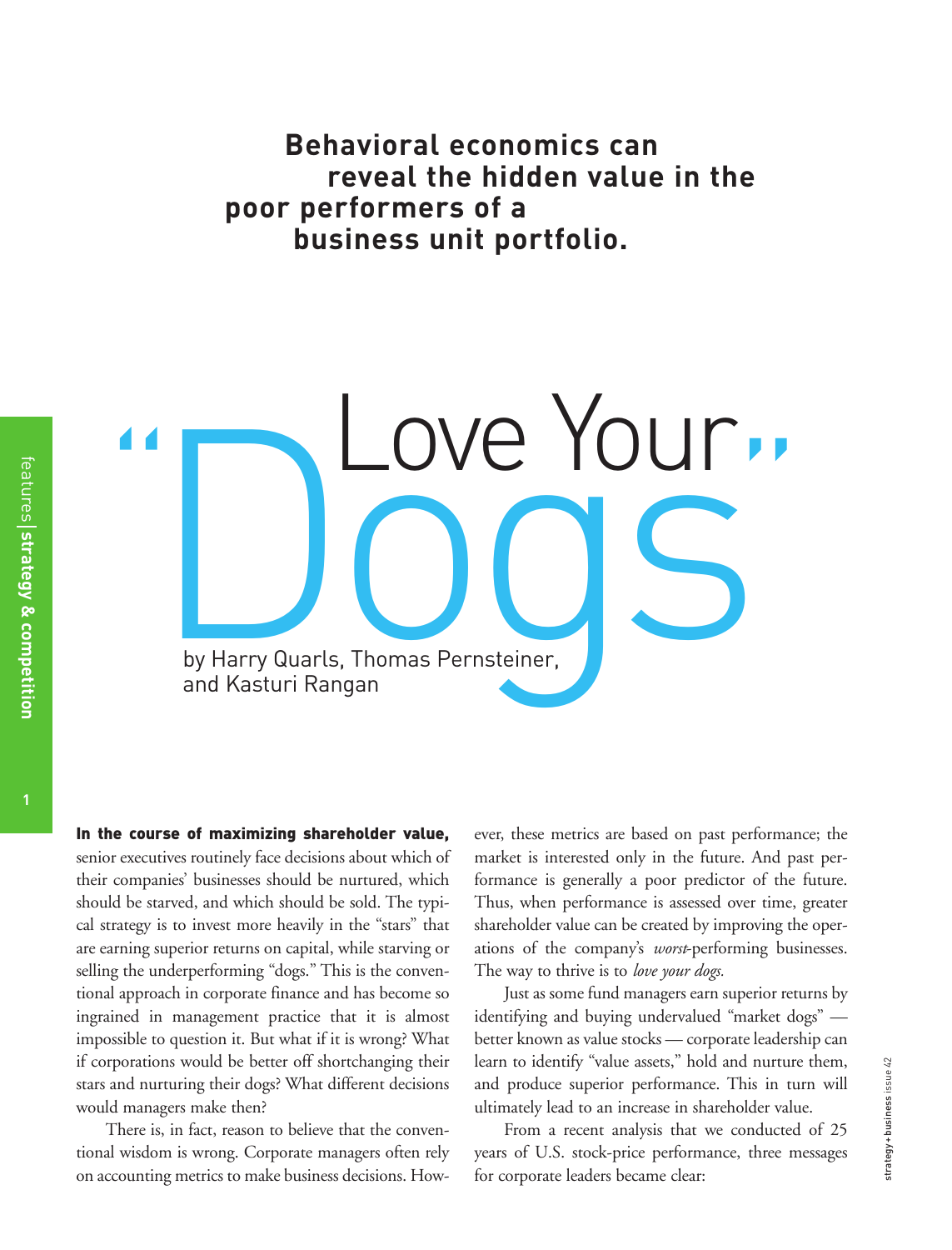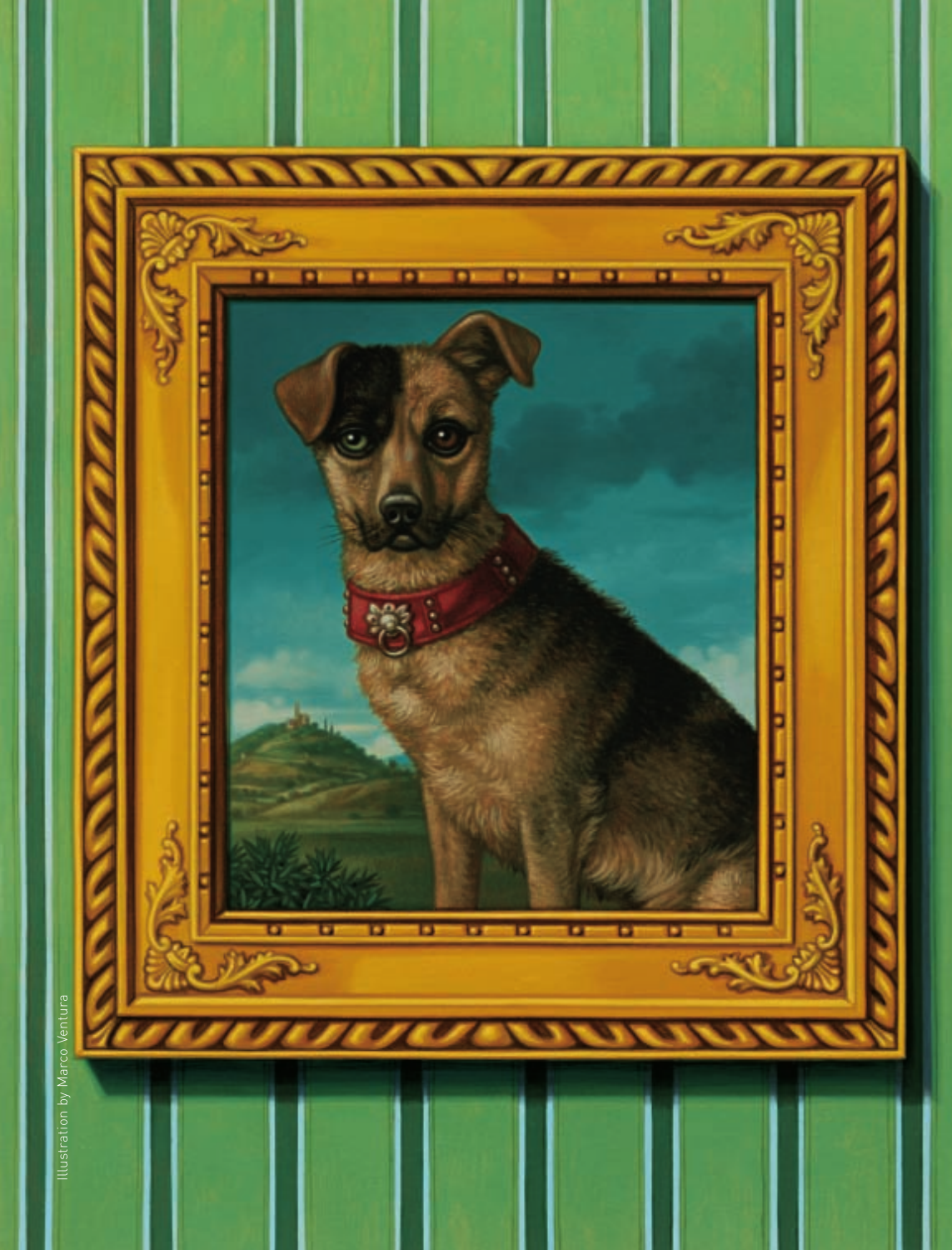#### **Harry Quarls**

(quarls\_harry@bah.com) is a senior vice president in Booz Allen Hamilton's Dallas office. He specializes in strategy, corporate finance, and merger and acquisition issues for global companies across a variety of industries, particularly in the energy and utilities sectors. He has served as a member of Booz Allen Hamilton's Board of Directors.

#### **Thomas Pernsteiner**

(pernsteiner\_thomas@bah.com) is a vice president of Booz Allen Hamilton based in Cleveland. He has advised Fortune 500 clients in North America and Europe, assisting management in evaluating corporate portfolio and finance strategies, redesigning organizational models and processes, and restoring lagging businesses to profitability.

#### **Kasturi Rangan**

(rangan\_kasturi@bah.com) is an associate in Booz Allen Hamilton's Cleveland office. He specializes in corporate finance and valuation issues. He has a Ph.D. in finance from the University of Florida and has published several academic articles on capital structure, regulation, and market structure.

• **Fixing your dogs can yield unexpected levels of shareholder value,** even when their key financial indicators lag behind those of other business units. Business unit returns are not tracked like stock prices. But experience suggests that turning around an undervalued business unit can be analogous to turning around an undervalued company. In 1992, the Lowe's home improvement retail chain was considered a "dog," after five years of lackluster revenues. But then the chain's executives conducted an operations turnaround — leading to total shareholder returns (TSR) of 37 percent annually over the next five years. During that time, Home Depot outpaced Lowe's in revenue growth. However, a dollar invested in Lowe's in 1992 would have yielded returns of \$4.83 in 1997, compared with \$2.93 if invested in its "star" rival. The same dynamic can be found in any number of business unit examples, from a specialized product in a manufacturing company to a moribund brand in a retail chain.

#### **Methodology**

The sample includes all U.S. stocks that had publicly traded equity between 1975 and 2004 (for all or part of the time period). For each month of the 1975–1999 sample period, all stocks were ranked according to the market-to-book value of their stock and sorted into deciles. Five-year market-adjusted returns for each decile were calculated as the 60-month forward-looking buy-and-hold return for the decile less the 60-month buy-and-hold return on the Standard & Poor's 500 Index over the same period.

This process was repeated each month from January 1975 to December 1999, and the statistics presented in the exhibits are time-series averages of the monthly portfolio returns over the sample period. Balance sheet and operating income data is matched with stock price data to reflect publicly available information at the time of portfolio formation. The source for all data is the Compustat database from Standard & Poor's.

• **Improving operations is an important management lever for adding shareholder value.** Starving dogs is not a strategy for creating shareholder value; in aggregate, there is more potential value in helping the dogs thrive. Focus on fixing the business — in both sales and operations — in ways that allow business units to realize their potential. This may primarily involve investing time and attention, rather than more money.

• **Buying and fixing someone else's dogs will produce more shareholder value than buying stars.** Adding value to an overvalued business is a tall feat, especially on top of the premium that acquirers typically pay for a controlling interest in an enterprise. It is no wonder that two-thirds of acquisitions fail to add value for the acquiring shareholder. The right dogs, on the other hand, could offer a company focused on operations wonderful acquisition opportunities.

Far too often, senior executives attempt to diversify out of their core businesses, selling underperforming business units and buying their way into businesses that appear to be more attractive. The beneficiaries tend to be the private equity firms that are usually the buyers of these "unattractive" businesses. Those companies that have done the opposite — concentrated on their underperforming core business units — have tended to perform much better.

## **Why Markets Miss**

Are we really suggesting that a company should abandon its stars and focus on its dogs? We don't rule out the possibility, especially if the dogs can be rehabilitated in line with the company's core strategy. Superior value creation comes from changes in future performance. What if the markets have inherent biases in predicting performance?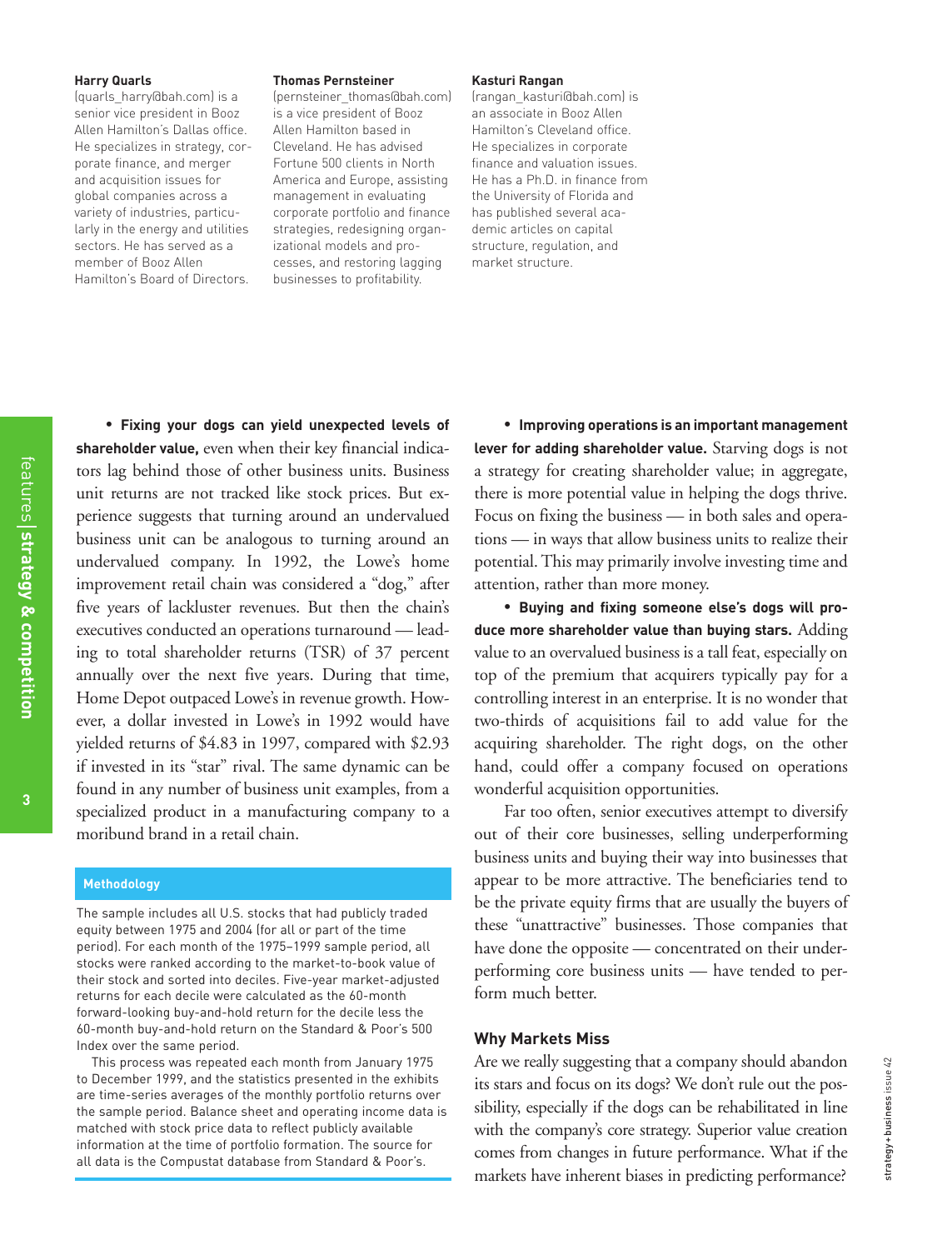# **Companies that concentrate on their underperforming core business units tend to perform much better than companies that diversify into "glamour" businesses.**

The strategy of loving your dogs may be intuitively difficult to swallow for many, but it is supported by an economic field of study — behavioral finance — that has come into vogue over the last decade. Behavioral finance is founded on the precept, as economist James Montier puts it, that "not only do investors make mistakes, but they do so in a predictable fashion." Day traders, for example, routinely display overconfidence; they trade with high turnover but low returns. And as Nobel Prize–winning economists Amos Tversky and

Daniel Kahneman articulated in their "law of small numbers," people are likely to overestimate the similarities between a small group they know and the larger population — an error that leads to faulty predictions of the behavior of markets and prices. Irrationality occurs even with highly trained specialists, such as professional investors, or, as Dr. Kahneman puts it, when "people who are explicitly trained to bring [rational] thinking to problems don't do so, even when they know they should." Guided by these types of insights, behavioral econ-

#### Exhibit 1: **Market Dogs Outshine Market Stars**

Traded stocks ranked into 10 groups according to investor popularity. Market dogs (at far right) outperformed the market by 13 percentage points, whereas market stars (at far left) underperformed by 6 percentage points.



features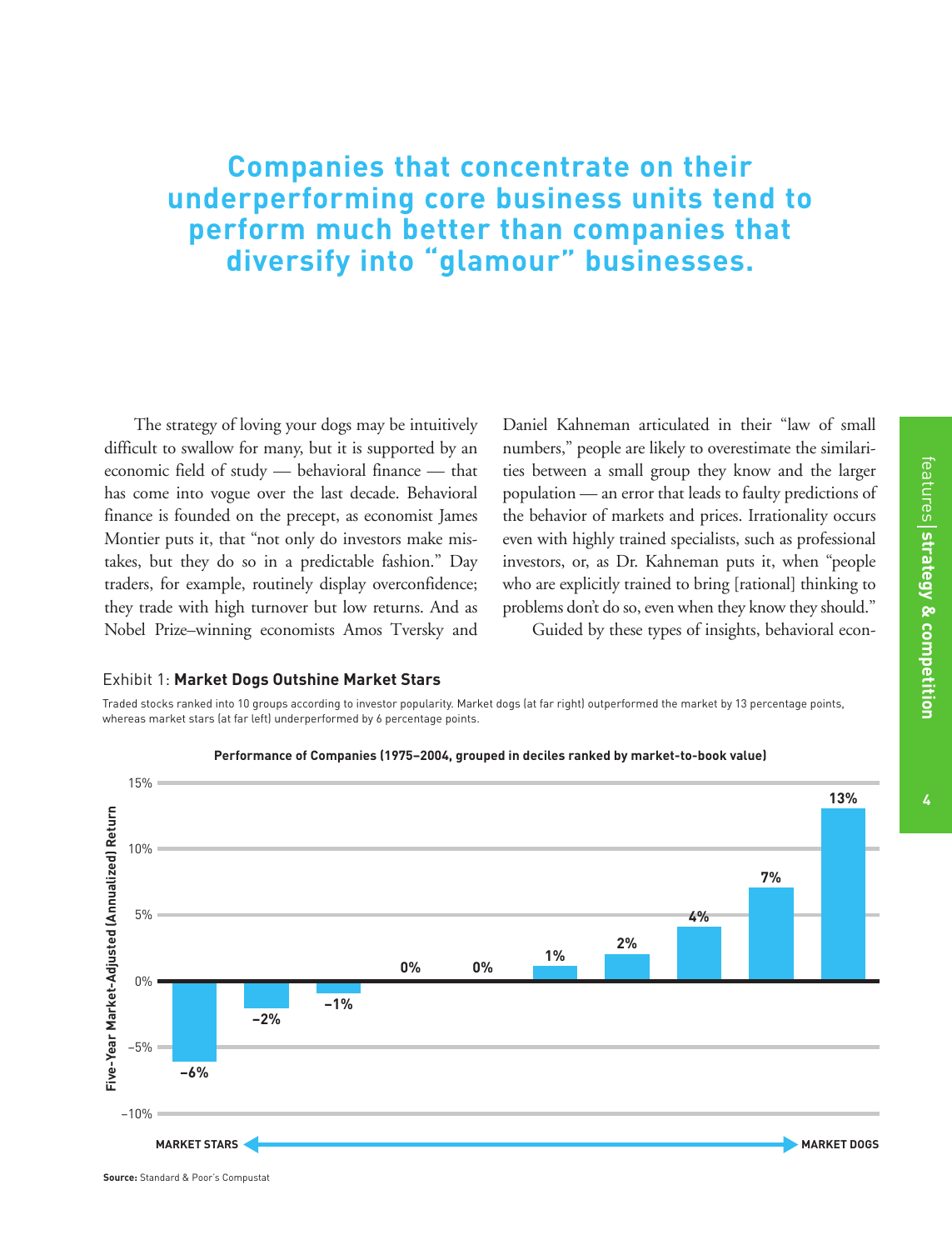omists have developed a robust set of models of market behavior. These models represent an alternative to conventional economic models, which are logically consistent but fail to account for the real behavior of capital markets because they assume that all markets are efficient, all investors are rational, and all relevant information about securities is reflected in their prices. Because behavioral finance explains the gaps between ideal valuations and actual prices, investors have begun to use this theory to exploit these mismatches and thus capture additional value. (See "Derivative Wisdom," by Rob Norton, *s+b*, Spring 2006.)

Although behavioral finance is used by a growing number of fund managers to guide their purchases, another potential application has largely gone unnoticed: its use as a guide to corporate strategy decisions. The same kind of behavioral analysis can help corporate executives better understand and manage their own "portfolios" — the businesses or business units that make up their companies. Executives who understand behavioral finance will capture more shareholder value from businesses that have previously been regarded as unworthy of much attention.

Consider, for example, how behavioral analysis can explain the poor track records of capital markets as pre-

dictors of the true value of businesses. Investors don't make their choices through purely rational processes or with complete information; they allow emotions to affect their decisions, they misinterpret data, and they are shortsighted in estimating the long-term viability of an enterprise. All of this can lead to a misunderstanding of the future potential of a security (or other asset).

These "flaws" are pervasive enough to be systematic in a population of investors. Enough people make decisions with enough irrationality that individual mistakes, however minor, combine to lead to routine mispricing of securities and other capital assets. Investors overvalue "glamour stocks," those in vogue as evidenced by their high market-to-book value ratios or high price-to-cashflow ratios. And they undervalue "value stocks" — identified by such measures as low market-to-book value ratios or low price-to-cash-flow ratios — even though a vast amount of research conducted over the past few years has shown conclusively that a portfolio of "value" stocks will consistently outperform their more popular "glamorous" counterparts.

Research shows that this pattern exists both over time and in all major capital markets. While academics continue to investigate the rationale for this dynamic, a consensus has emerged about its relationship to two

#### Exhibit 2: **How the Past Influences Market Pricing**

Market stars (at left) have a history of higher earnings growth than market dogs (at right).



**co m p etitio n**

features

**strate g y**

**&**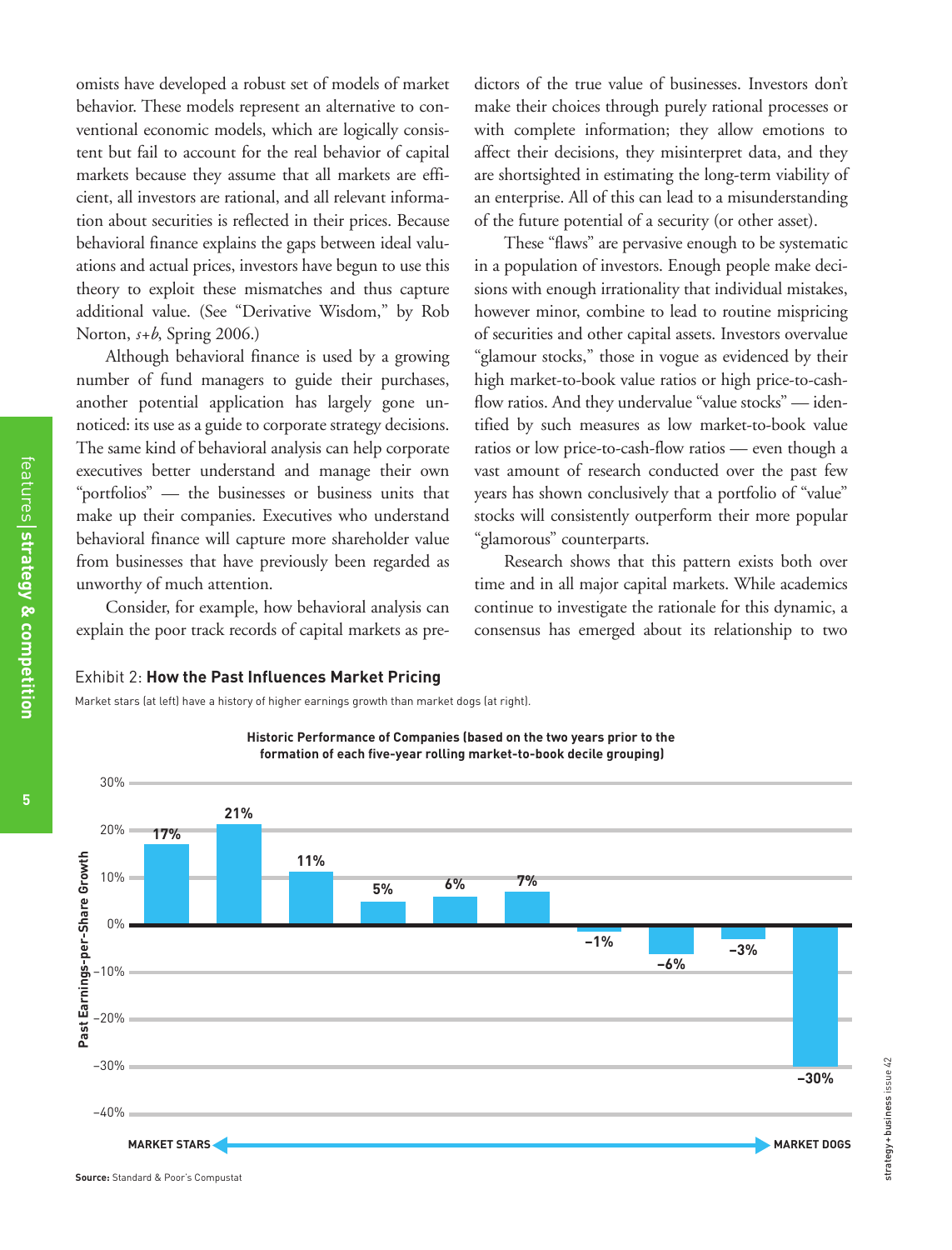features

**& co**

**m p etitio n**

# Exhibit 3: **Past Performance: A Poor Predictor of Future Growth**

Stocks with histories of higher past earnings performance (toward the right of the x-axis in both diagrams) yield high expectations (as shown in the scatter plot at left), but tend to yield lower actual performance (as shown in the scatter plot at right).



Source: Standard & Poor's Compustat (expected future earnings-per-share growth derived from discount cash flow analysis)

phenomena. First, investors are people, not rational machines, and therefore display "expectation biases" about future performance. If they can recall that a stock has done well in the past, they are more likely to expect it to do well in the future, and they invest accordingly.

Second, professional money managers as a group are limited in their ability to compensate for this type of bias. Technically, they have the ability to eliminate the gap between erroneous expectations and true value via arbitrage (transaction strategies designed to profit from fluctuations in market value). But in practice, the use of arbitrage by professional managers is constrained by what economists call agency issues: investment styles,

concerns about deviations from benchmark performance, and institutional practices.

To be sure, the distortion of any one company's share price diminishes over time; perception eventually catches up with reality. But the transition can take years. Behavioral finance has recently gained increased legitimacy because it has helped investors realize significant returns by exploiting the gap between the irrationally perceived value of shares and their actual potential value.

#### **Past Dogs, Future Performers**

Perhaps the most common misperception that leads investors and corporate decision makers to prefer glam-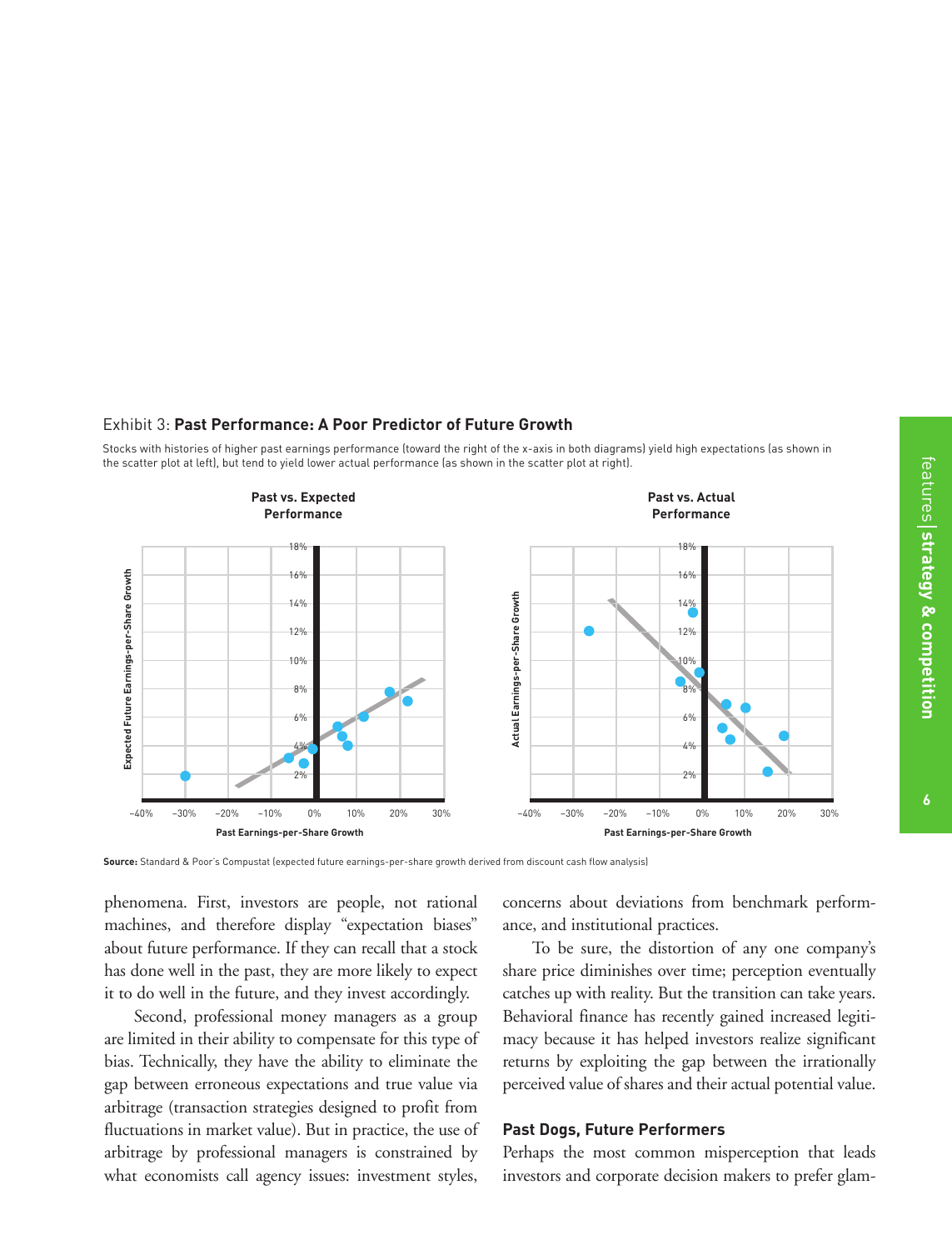#### Exhibit 4: **Falling Stars and Rising Dogs: The Five-Year Performance Record**

Market dogs (as shown in right chart) provide an opportunity to actively change performance and have far more potential for shareholder value increases than their more popular market star counterparts (in left chart), which find it hard to live up to expectations. The figures in each quadrant represent the mean market-adjusted five-year return per annum. **b**<br>**C**<br>**DOGS** 



Source: Standard & Poor's Compustat (market stars based on highest price-to-value decile stocks; market dogs based on lowest price-to-value decile stocks)

our over value assets is the simple effect of hindsight. We saw this in our study of U.S. stock market performance. We employed a common research methodology: sorting stocks into monthly portfolios, which were then sorted into deciles as measured by market-to-book value, looking at the years 1975 through 2004. (See "Methodology," page 3.) We then calculated the returns to investors over a five-year horizon for each decile. The decile results were aggregated for each of the monthly portfolios. We characterized the top decile as "market stars" (our own name for glamour stocks) and the bottom decile as "market dogs" (equivalent to value stocks).

Just as behavioral economists might predict, the market dogs consistently and substantially outperformed the market stars in shareholder value creation. Indeed, over the period of our research, the dogs outperformed the stars by an average of nearly 20 percent annually. Market dogs exceeded the market returns by 13 percent annually. (See Exhibit 1.) Other researchers have found results consistent with our data for nearly all equity markets in Europe and Asia.

We investigated the data set to determine what operating factors investors could have used to distinguish market dogs from market stars. One factor provides a clear correlation. As Exhibit 2 shows, investors use past operating performance to characterize companies.

We then compared actual past operating performance with the future expectations required to justify the current stock price. As expected, there is high positive correlation between past performance and future expectations. However, past performance is *negatively correlated* with actual performance. (See Exhibit 3.) Established valuation methodology prescribes that stocks be valued on future (not past) earning streams. Yet, many investors simply — and erroneously assume that a company growing earnings at 10 percent per year will continue to do so. This extrapolation, unsupported by actual market history, is the primary driver of the difference in returns between the market dogs and the market stars.

### **Letting the "Dogs" Out**

How similar are the "market dogs" and "market stars" of stock analysis to the "dog" and "star" categories that corporate management might use in discussing business unit performance? Our experience and research suggest that they are similar enough that business decision makers can benefit from the analogy.

In our study of the stock market, for example, we looked at the average returns for market stars and dogs across two dimensions: whether the companies' operating margins had improved, and whether their sales had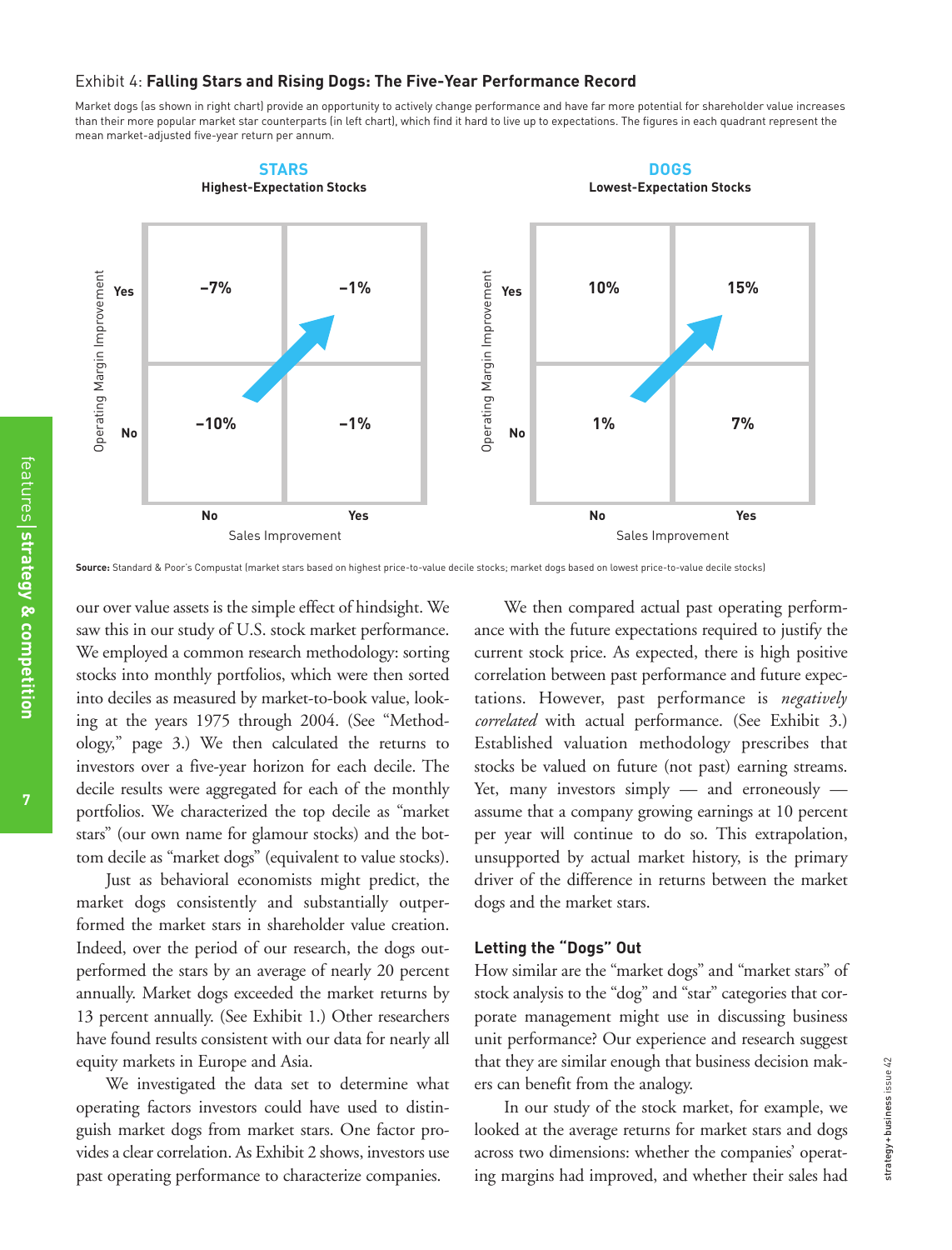increased. These happen to be the two main levers that corporate decision makers use to try to improve their business units' valuations. The results are presented in Exhibit 4: Improvements in both categories can increase the annualized mean shareholder returns by only 9 percent for stars, compared with 15 percent for dogs.

To embrace this precept and use its insights effectively, management needs to rethink the potential for *future* shareholder value creation in the company's business units in a four-step process:

1. Mark each of the individual businesses to market (calculate a reasonable market value for it) using the market value of comparable enterprises. Evaluate their earnings performance on this market-value basis. Return on market value provides a better handicap for future value creation than backward-looking accounting measures because it incorporates the current mispricing into its calculation of true value.

2. Using the calculation of market-to-book as a basis, assign each business unit to a decile in the star-todog spectrum (as shown in Exhibit 1). This will provide an estimate of the expected market returns that will accrue to this business unit. Use this to assess the degree to which each business is currently mispriced.

3. Since future shareholder returns are based on changes in expectations of performance, assess the potential improvement for each business (as shown in Exhibit 4).

4. Estimate the future shareholder value creation of each business by evaluating both the degree to which it is currently mispriced and the opportunity to transform the business. Although it is easier said than done, the effort yields important insights.

Viewing a company's businesses through a behavioral finance "lens" will ensure that management is making portfolio decisions that offer the greatest potential for long-term shareholder value creation. Automatically directing resources to businesses with the highest accounting returns, for example, may not be the best strategy. Selling your dogs may be counterproductive. Instead, resources should be allocated to those businesses that offer the greatest future increase in shareholder value.

There is thus large shareholder value creation potential for corporate management in exploiting the capital-market anomalies that the behavioral finance literature and our research have identified. When portfolio managers and other outside investors evaluate a company's stock, they are making implicit judgments about the value of the company's business units. Corporate management teams have better information than outsiders about both their own enterprise and their own industry. In addition, they have a longer time frame than most professional investors. Above all, senior executives have the ability to intervene and change the performance of their businesses. For executives willing to challenge the conventional corporate finance wisdom, behavioral finance can provide a more sophisticated framework for setting corporate strategy, a framework that will ultimately lead to higher share prices. **+**

Reprint No. 06107

#### **Resources**

Louis K.C. Chan and Josef Lakonishok, "Value and Growth Investing — Review and Update," *Financial Analysts Journal*, vol. 60, no. 1, January–February 2004: Survey of the empirical literature concluding that value investing generates superior returns.

Eugene Fama, "Market Efficiency, Long-Term Returns and Behavioral Finance," *Journal of Financial Economics*, vol. 49, no. 3, 1998: Theoretical study of the "anomalies" caused by investor attitudes.

Matthias Hild and Tim Laseter, "Reinhard Selten: The Thought Leader Interview," *s+b*, Summer 2005, www.strategy-business.com/press/ article/05209: The Nobel Prize–winning theorist of the "winner's curse."

Josef Lakonishok, Andrei Shleifer, and Robert Vishny, "Contrarian Investment, Extrapolation and Risk," *Journal of Finance*, vol. 49, no. 5, 1994: Evidence that value strategies succeed because of the "suboptimal behavior of the typical investor."

James Montier, *Behavioural Finance: A User's Guide* (John Wiley & Sons, 2002): Dense, informative overview by the director of global strategy at Dresdner Kleinwort Wasserstein in London.

Michael Schrage, "Daniel Kahneman: The Thought Leader Interview," *s+b*, Winter 2003, www.strategy-business.com/press/article/03409: The Nobel Prize–winning theorist of the "law of small numbers."

Hersh Shefrin, *Beyond Greed and Fear: Understanding Behavioral Finance and the Psychology of Investing* (Harvard Business School Press, 2000): Practical introduction (with investment examples).